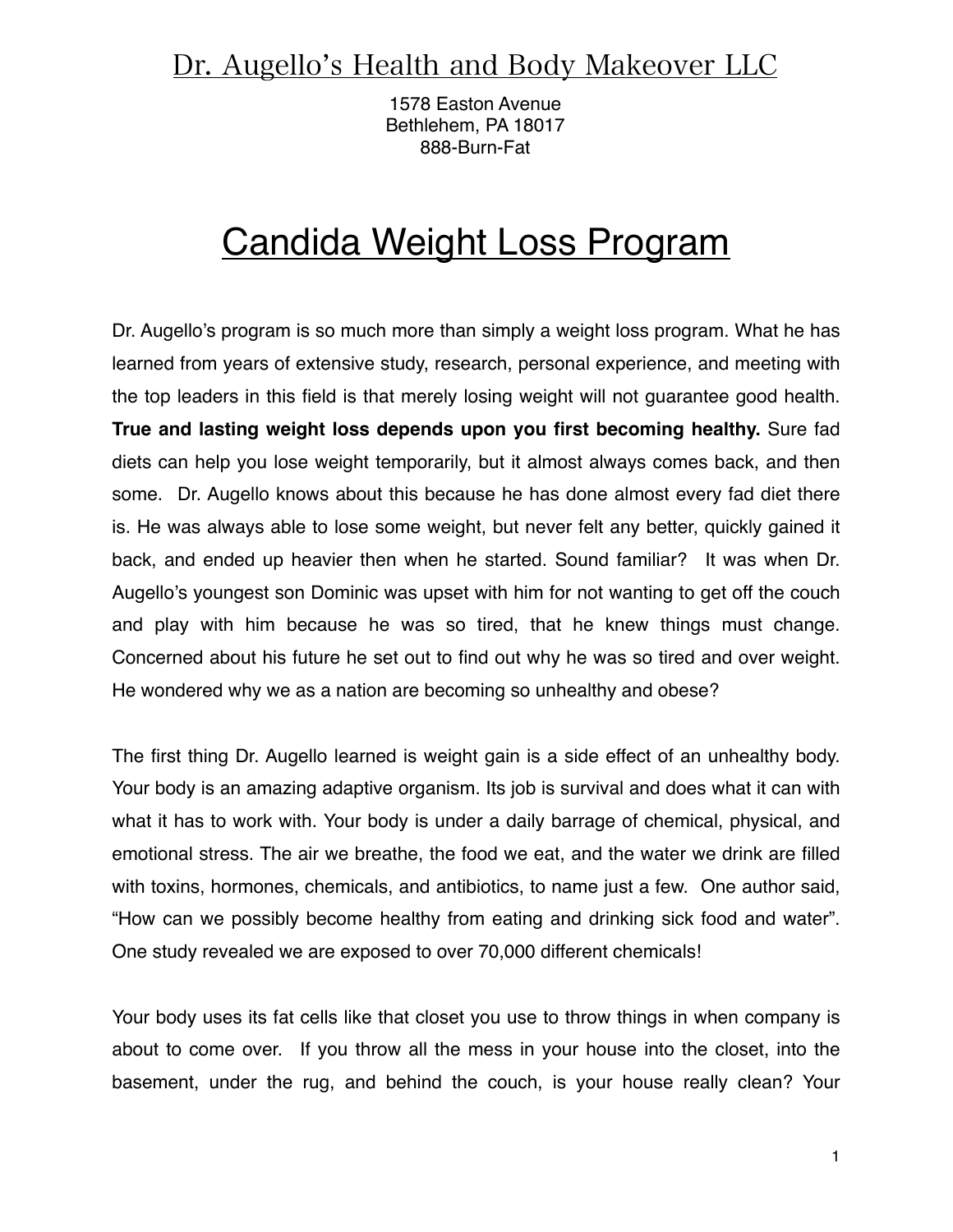company shows up and says, "Your house is so beautiful and clean" and you smile and say "Thank you!", thinking if they only knew. Dr. Augello often sees this in practice when an obese patient, who is obviously on his way to type 2 diabetes, tries to tell him his blood tests say his blood sugar is "normal". What this patient does not know is that his body is stuffing all the sugar he is consuming into his fat cells, and once his fat cells no longer accept all this sugar, he will become like 80 million other Americans, a Type 2 Diabetic. This is called **insulin resistance** and will be discussed further on.

Did you know that for every pound of fat you carry your body must make a mile of blood vessels to support it? This is another reason obese people have a shorter life expectancy. Their hearts just cannot continue to support all that extra mass. **Did you know that by losing ten pounds of fat you can reduce your risk of type 2 diabetes by 60%?** By losing ten pounds of fat you reduce your risk for heart attack, stroke, dementia, cancer, joint pain, and sleep apnea. Losing your extra body fat is critical for you to regain your health, live a longer life, and experience a feeling of well being.

Your body has the capacity to protect itself from toxins that will harm you. This is why you have a liver, kidneys, immune and lymphatic system. Your body uses these organs to expel toxins that are harmful. What happens, however, when our immune system, liver, and kidneys can no longer handle the daily barrage of these toxins? Remember, your body is designed to ensure your survival, and to protect you from anything harmful . So your body throws them in its closet which is your fat cells (like it did with the sugar for the obese person). Once your body gets the toxins out of circulation it does not want to see them again. Your body does not easily give up stored toxins, because it knows of their dangers. **You cannot successfully lose weight, keep it off, and become healthy without detoxifying your body.** This is a fact that is not up for debate. This is why detoxification is a major part of Dr. Augello's program. Detoxifying drinks and supplements, combined with detoxifying infrared sauna sessions, and deep internal lymphatic detoxification body wraps will be part of your program.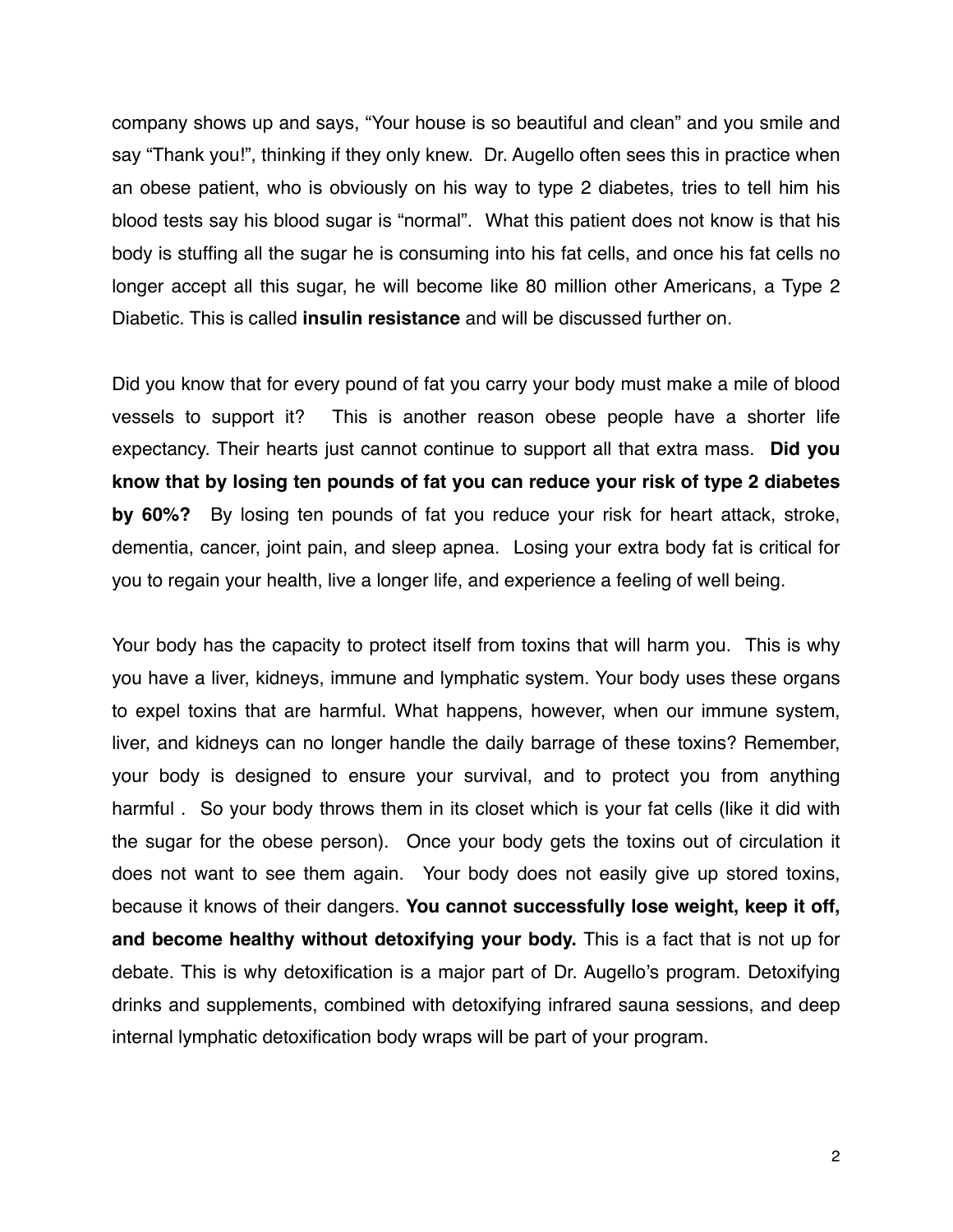#### **What Are You Putting Into Your Mouth?**

When you go to the doctor's office have you ever seen a question on the intake form that asks, "What do you eat?" Dr. Augello's research has revealed that at least 80% of the conditions for which we go to our doctors for are directly related to what we are eating and drinking. Our health care system is more of a disease care system. You are basically out there on your own, eating and drinking the wrong foods, which are making you sick, because our society has no idea what we should be eating. Fast food franchises and big food and drink companies advertise their harmful products as good for you. The brand Coke is part of our lives. When you think about it you get a good feeling. Have a Coke and a smile has been instilled in us since childhood. That liquid sugar, as well as all sugar drinks, are literally poisoning our children and negatively effecting all of our health. Don't worry, I will tell you exactly how.

So we eat and drink ourselves sick, then go to the doctor. The doctor does not tell you ,or just does not know that the cause of your health issue is your diet. He gives you a medication, which is toxic, to treat the symptoms of your condition. You leave and continue doing exactly what caused you to be sick in the first place. You are now ingesting a medication that will keep your symptoms under control or blood levels or blood pressure within "normal range," all the while harming your body with side effects. Does this make sense to you? Don't you want to know why you have high blood pressure or high cholesterol? Don't you want to know why you are not sleeping, are depressed, and why your thyroid is under active? Don't you want to know why you have high blood sugar and triglycerides? Don't you want to know why you are gaining weight, and how you can take back your health? If you answered YES!, then please read on.

The food industry is not going to tell you the truth because they want to keep you ignorant so you keep buying their processed "food". The drug companies are not going to tell you because, God forbid, you find out that you can get off some or all of their medication you are taking, if you just changed what you are putting into your mouth.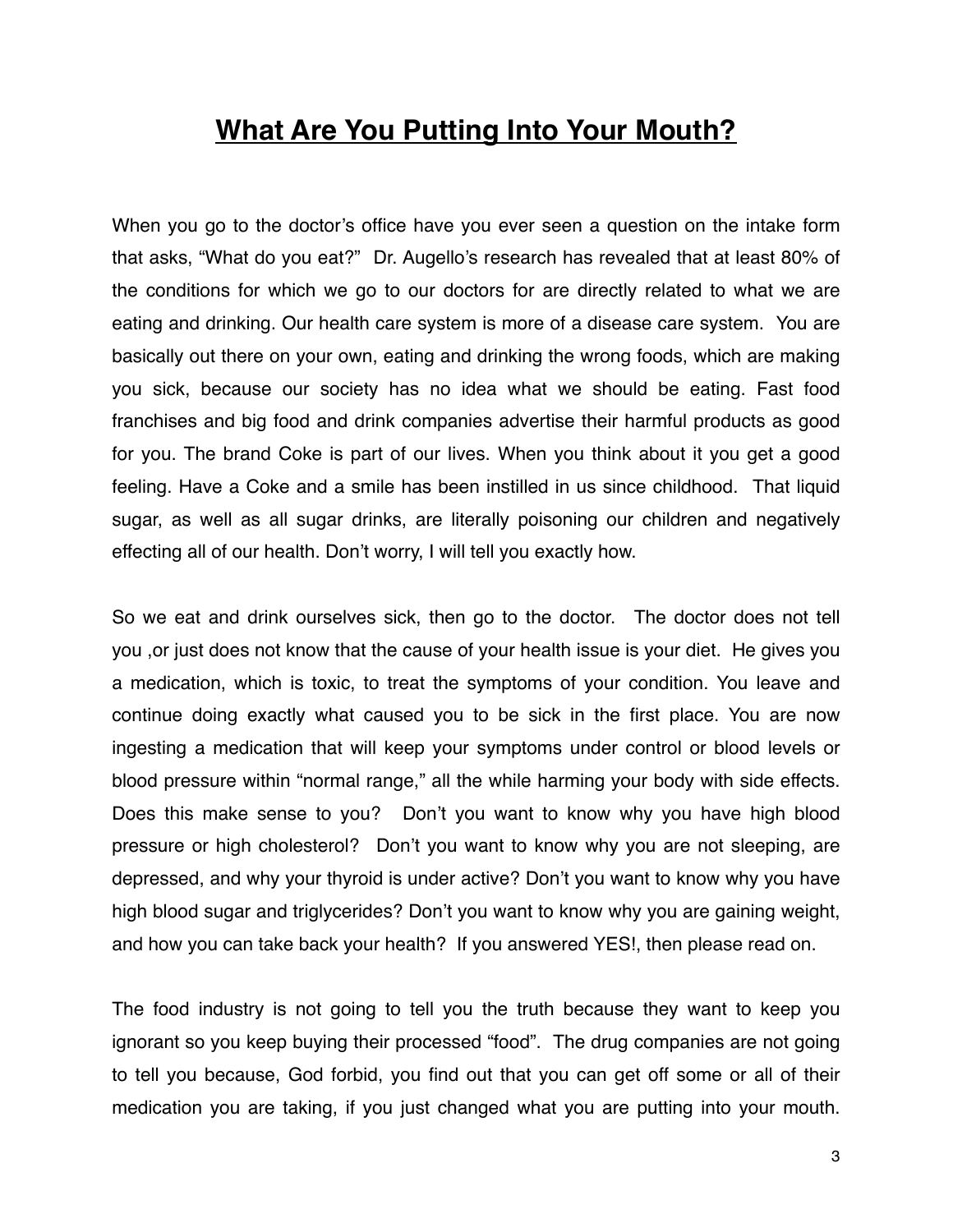Please do not be fooled. The food industry and the pharmaceutical industry are big business and out for a profit at all costs, even if the cost is your health and well being. It is in their best interest to keep you ignorant and addicted to their products. Dr. Augello tells all his patients to work closely with their doctors because once they start his program they will need to adjust the dosage of their medication, or be taken off them completely, because they simply will not need them anymore. Once you find out what is causing your symptoms, you then have the ability to regain your health back naturally. Hippocrates, the founder of Western medicine, exclaimed, "Let food be thy medicine!"

Dr. Augello had high blood pressure, high blood sugar, high cholesterol, depression, a sleeping disorder, was pre-diabetic, and was obese. It was recommended to him by a medical doctor that he take a pill for his high blood pressure, a pill for his high cholesterol, a pill for his high blood sugar, a pill for his depression, a pill to fall asleep, and a baby aspirin a day. He left the office with five prescriptions. Dr. Augello thought this does not make sense, and the list of side effects to all this medication was truly frightening. His journey for answers lead him to California on multiple occasions, where he met with the top researchers in the field of health and wellness, and then to Utah where a doctor had put together a program combining everything that these researchers revealed was important and essential to becoming healthy, and losing weight. Dr. Augello followed their program and lost 40 pounds in 12 weeks. His blood work and blood pressure are now normal. He sleeps like a baby and his depression has been alleviated. As you read on, you will discover how he was able to do this, and the physiology behind it all.

# **So How Do You Lose Weight?**

To lose weight you need to address:

**Insulin resistance, leptin resistance, candida, hormone balancing, parasites, detoxification, leaky gut, stress, emotional eating, diet, exercise, and nutrition.**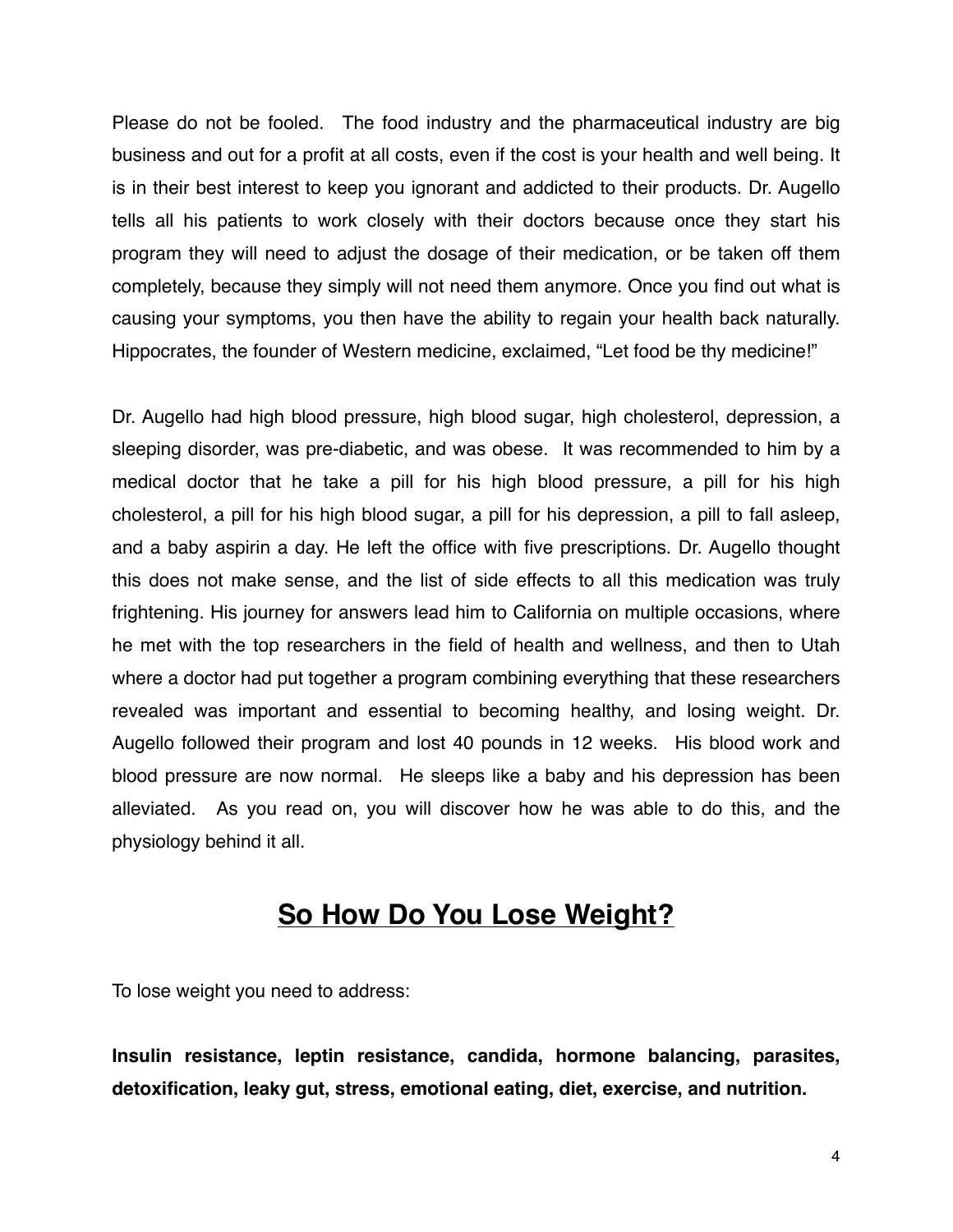Sound simple right? Well, if you do not take all these into account and address all of them, you cannot achieve maximum health and permanent weight loss. Most people try and fail on their own because if they do not account for all these factors, their bodies will not release the weight. It is like having five of the six numbers to a combination lock. Even having five numbers will not make the lock open. You need all six. Dr. Augello's program has all the numbers to the combination. Everything needed for you to release your weight and become healthy is built into his program. All you need to do is follow the easy to read, step by step, day by day program manual, and come into the office once a week for 2 hours for your spa like treatments, and the rest will take care of itself.

## **INSULIN**

Insulin is a hormone secreted by the pancreas and is responsible for removing sugar from your blood stream. What many people do not know is that **sugar is toxic to the body**. This is why you see people with diabetes losing their eyesight, having organ damage, losing toes, feet, and limbs. If the body cannot get the sugar out of the blood stream it will damage the vessels and organs. It was told to Dr. Augello to think of sugar as razor blades going through your blood stream nicking, scratching, and cutting the lining of the blood vessels. Cholesterol ends up sticking to the scar tissue inside the blood vessel and gets blamed for everything. The reality is that sugar is the culprit, and not fat and cholesterol. In fact, eating fat does not make you fat! Also, did you know that heart disease is caused by an over consumption of sugar and not fat?

So how does the body handle this toxic sugar? When you eat or drink anything that is sugar, or foods that are converted to sugar, like bread, chips, and pasta, your pancreas releases insulin. Insulin's task is to get that toxic sugar out of your blood stream at all costs. **Insulin will not allow your body to burn fat while it is in the blood stream** because it only wants the body to burn up or get rid of the sugar.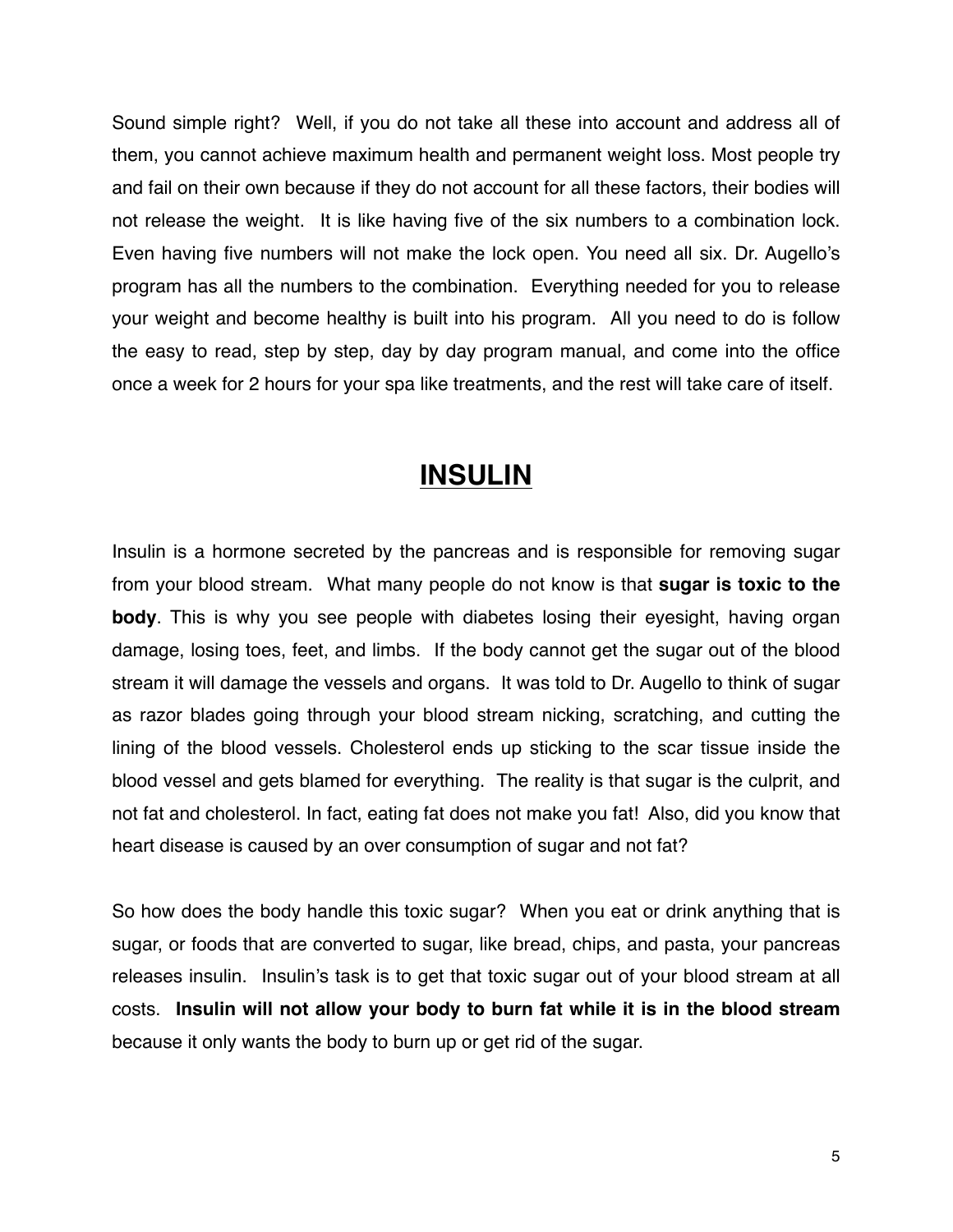**Insulin prevents your body from burning fat**. Insulin first tries to stick the sugar you ingested in your muscles. This makes sense, because as you work through your day you can burn it off. If you continue on the Standard American Diet (SAD) you will keep flooding your blood stream with sugar and your muscles will no longer allow insulin to be stored there. This is called **insulin resistance**. Your body, being adaptive, will then start storing the sugar in your liver as glycogen. This is where you get your energy if you do not eat all day and then need a burst. Soon your liver will become resistant to insulin and not allow anymore to be stored there. This leaves your fat cells as the final storage place for sugar. Insulin will keep storing the sugar in your fat cells and you will continue to get fatter and fatter until your fat cells become resistant to insulin. When this happens you are now a **Type 2 Diabetic**. Insulin is the most powerful fat storing hormone in the body. It is more powerful than all the fat burning hormones combined. **If you do not control insulin you cannot lose weight and you cannot keep it off.** 

Dr. Augello's program controls insulin and makes your body more insulin sensitive. This is why you can eat until your full on his program. As long as insulin is not being released your body can get into fat burning mode and stay there. This is why counting calories to lose weight does not work. This is why Weight Watchers does not work. You can make two meals with the exact same points and one will cause the release of insulin, and one will not.

# **Leptin**

Leptin, a master hormone discovered in 1998, must also be controlled, if you want to lose weight and keep it off. Up until recently it was thought fat was just a storage center. We now know that your fat is just as much of an organ as your heart, lungs, and liver! **Your fat releases a hormone called leptin that communicates with the hypothalamus of your brain.** If you have a lot of fat then your fat will release a lot of leptin. If you do not have a lot of fat then little leptin is released. The hypothalamus in your brain waits for the phone call from leptin. Lots of phone calls means lots of leptin ,which means you are too fat. When this happens the hypothalamus will turn up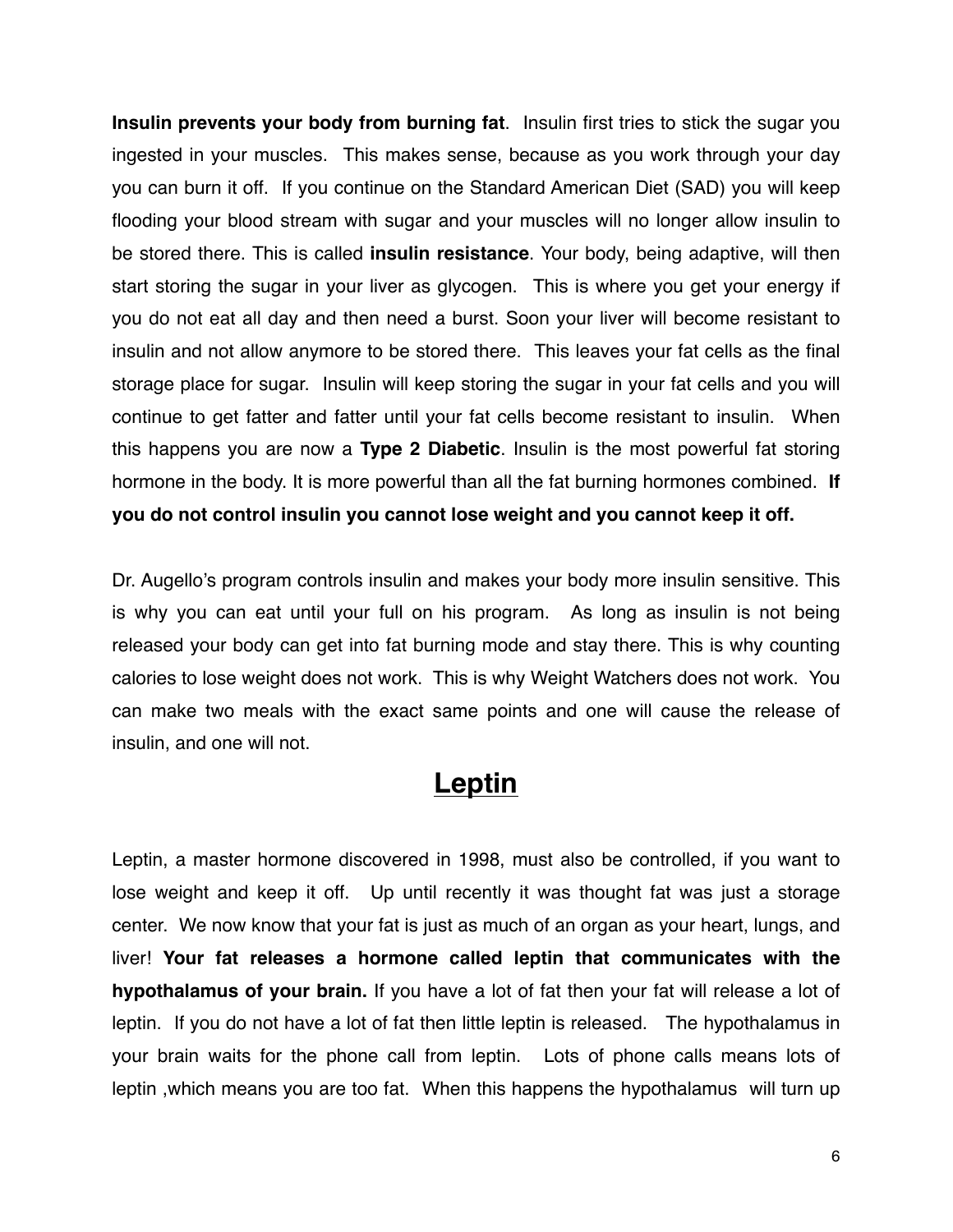your metabolism and turn down your appetite. This makes sense doesn't it? You are fat enough so the brain tells your body you are not hungry, and tells your thyroid to turn up the metabolism to start using fat as fuel. This puts you into **fat burning mode**.

If there is not enough leptin phone calls to your hypothalamus, then your brain thinks you are starving and too skinny. Your thyroid will be instructed to turn down your metabolism so you do not burn the little fat stores you have left and turn up your appetite. Again, this makes sense because you do not want to burn fat if you are starving. You need to have hunger pangs so you go out and look for food to survive.

Now what happens when you are too fat and all these leptin phone calls are not being heard? This is called **leptin resistance**. Toxins, over-eating, processed foods, alcohol, and obesity make you leptin resistant. Your fat is releasing the leptin but the message is not being heard by the brain. So what does your brain think? **Your brain thinks you are to skinny!** Your brain is now leptin resistant and it tells your thyroid to turn down your metabolism, increase your hunger, and go rest so you do not burn fat. This is why obese people are called fat and lazy. They can't help it! Their brains think they are starving so it decreases their metabolism, instructs them to raid the fridge, and go lie on the couch. Dr. Augello's program addresses all of this and helps make your brain leptin sensitive again so you can get back into fat burning mode.

#### **Candida**

Candida Albicans is a yeast in your gut that works synergistically with the flora (good bacteria) that is in there as well. Both are needed for digestion of food and both are essential to good health. Like most things, too much of anything can be bad. Candida and intestinal flora keep each other in check. One will not allow the other to grow too numerous and become dominant. The problem arises when you take antibiotics, eat food that was fed antibiotics and hormones, take prednisone, or are on birth control pills. This greatly reduces or even kills off the gut flora. When this occurs, there is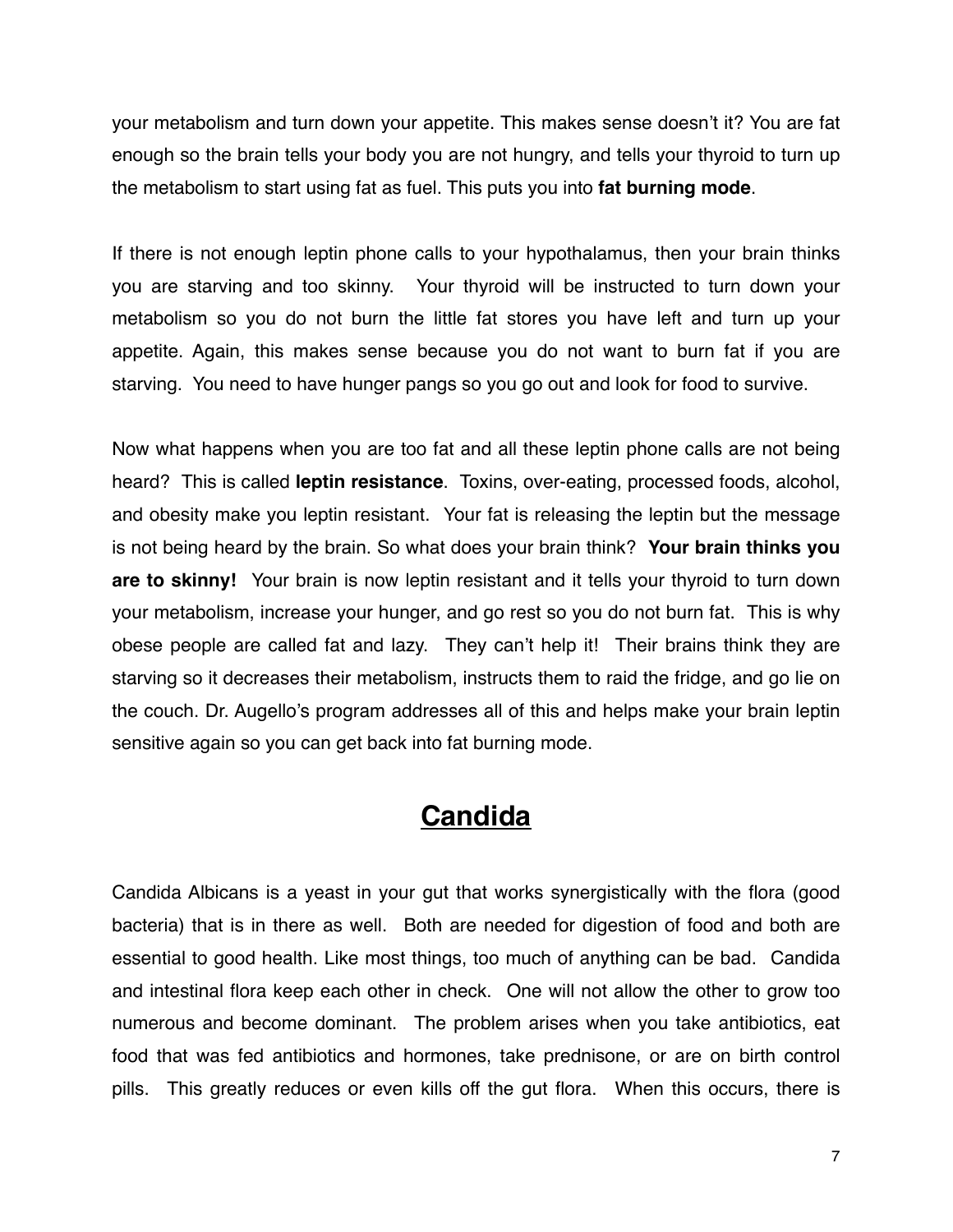nothing to keep the yeast from growing wild in your body, and believe me it does. Many of your food cravings come from the overgrown candida in your gut because yeast lives on sugar. The yeast can literally lay roots down in your intestines and poke holes in it causing **leaky gut syndrome**. This exposes food directly to your blood stream and your body builds up antibodies to that food, and now you have a food allergy. Very few diets address Candida. **Dr. Augello has found his Candida program to be the most effective for not only getting candida under control but also getting the body to become more insulin and leptin sensitive.**

#### **Hormones**

You now know that Insulin is the strongest fat storing hormone in the body. It overrides all of your fat burning hormones. Insulin even causes the kidneys to retain sodium, thus contributing to water retention and hypertension (high blood pressure). Insulin even stimulates the production of cholesterol and is responsible for many of the statin drugs being prescribed! We know that if we turn off insulin and turn on your fat burning hormones we can start burning up your fat as fuel, start losing those unwanted pounds, normalize your blood pressure, and normalize your cholesterol levels. Human Growth Hormone (HGH), Thyroxine (thyroid hormone), Adrenaline, Glucagon, and Testosterone are your fat burning hormones. Yes, ladies, you even produce testosterone, just not as much as men. Exercise with oxygen therapy (EWOT) is one of best known ways to increase your fat burning hormones and increase your metabolism. This is why Dr. Augello has made EWOT part of your program.

# **Healing the Gut**

Healing your gut is essential to good health. It used to be said, "You are what you eat". The more accurate saying should be," You are what you can absorb from what you eat".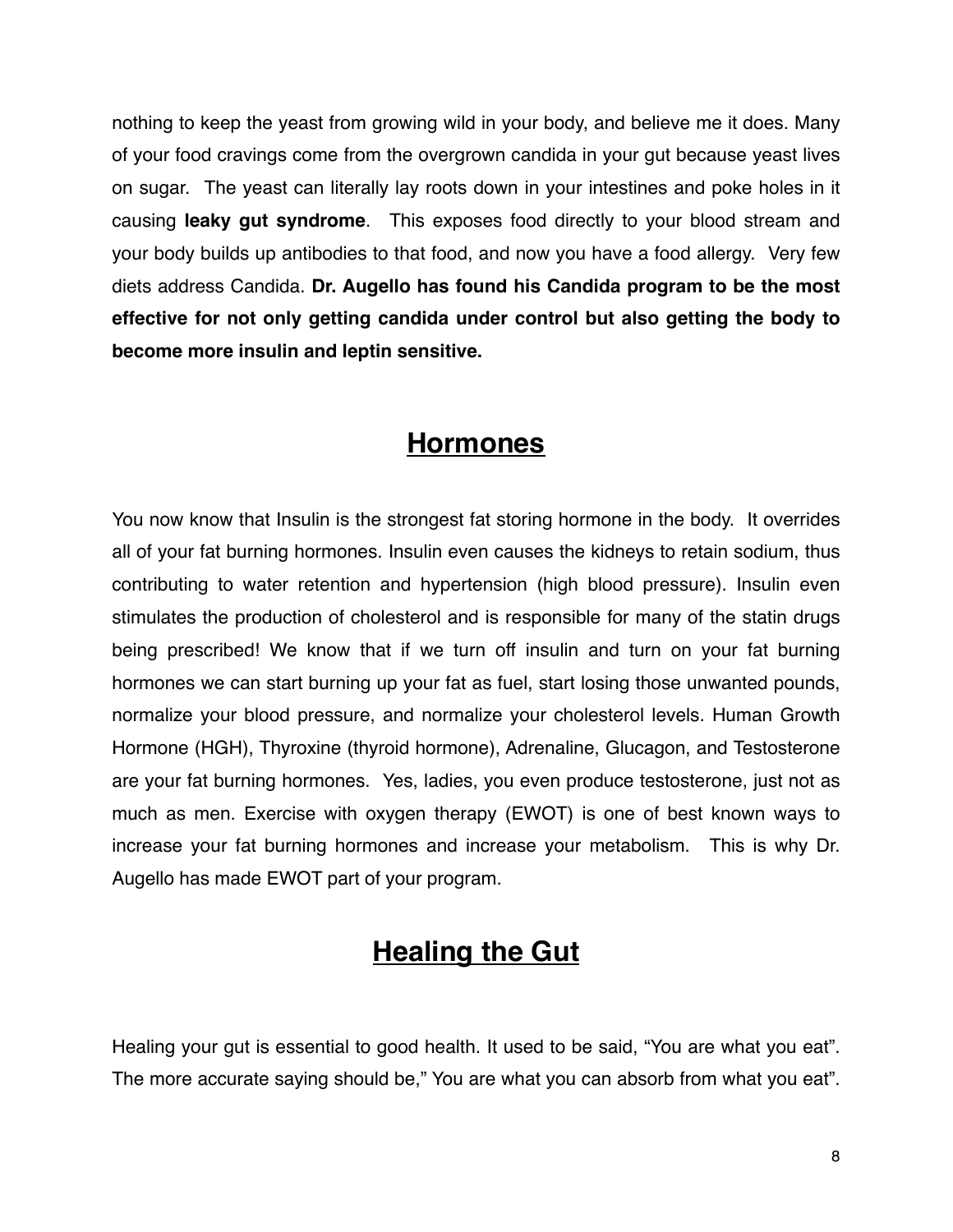If you cannot absorb the nutrients, vitamins, amino acids, and minerals, what good is it? We are the most overfed and under nourished nation on earth. Our diets are devoid of the essential nutrients needed to regain and maintain health. When we do eat the right foods, our gut is so damaged, it cannot absorb the nutrients available to itself. Dr. Augello uses the analogy of a strainer. When you put it under water, the water passes right through. What happens if you line the strainer with a really thin layer of tar? Exactly, the water cannot pass through and this is the same for your gut. Your gut must be healed before you can lose weight, absorb vital nutrients, and regain your health.

Dr. Augello could not fall sleep and was depressed. He learned that tryptophan, an amino acid, needs to be absorbed by the gut so it can be converted to serotonin (your happy neurotransmitter). Serotonin then converts to melatonin which is essential for you to fall asleep and stay asleep. Once his gut was healed, his mood was greatly elevated and he started sleeping like a baby. He discovered that **95% of serotonin is made in your gut!** This is amazing. Most antidepressants are serotonin uptake inhibitors. This means they are trying to keep serotonin around longer in your neural synapsis. Doesn't healing your gut, so it can produce more serotonin naturally, make more sense?

**Did you know that 70% of your immune system is in your gut?** Are you tired of being sick and tired all the time? Are you tired of being over weight and not sleeping well? Are you tired of brain fog? (a term describing unclear thinking caused by toxins).

**Did you know that 80% of your thyroid hormone (thyroid is located in your throat) gets converted from T4 to T3 (the active form of thyroid hormone) in your liver and gut?** This means your gut is controlling your metabolism. How many people are taking a synthetic thyroid hormone because their doctor thinks there is a problem with their thyroid? The real cause of their problem may be the person's liver and gut. It was told to Dr. Augello that your gut is like your second brain. If you do not heal your gut, you cannot lose weight, keep it off, and regain your health.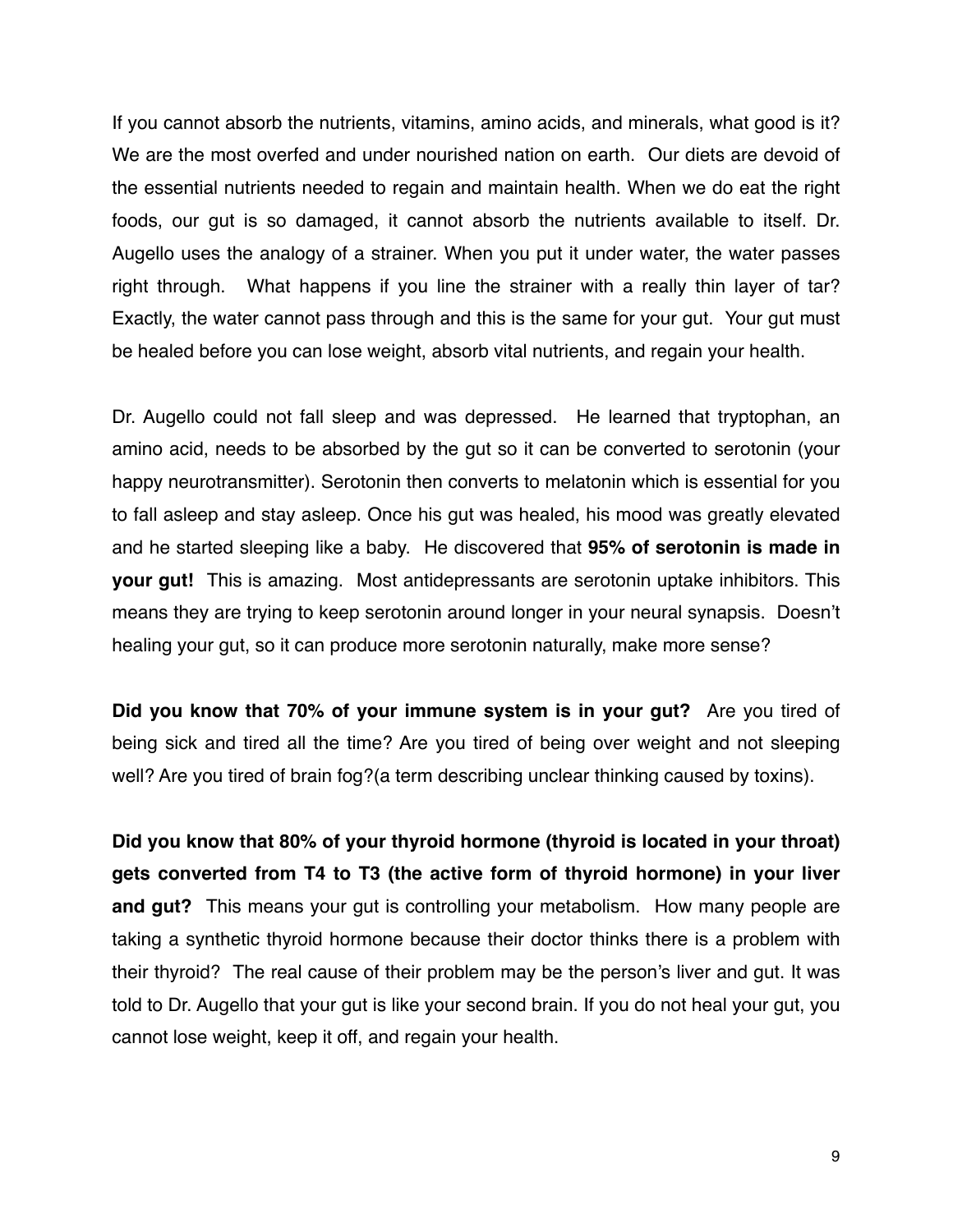# **Liver**

Dr. Augello was told by so many experts that the liver is the key to weight loss. Think of the liver like a vacuum cleaner bag. When the bag is new, clean, and empty it filters out the dirt and the suction is good. What happens when the bag gets full and hard? Does it still clean and pick up dirt as good as it did before? Of course not. **It is essential to detoxify your liver if you want to become healthy and lose weight.** This is also a fact that is not up for debate. If your liver becomes congested it spills toxins into your gall bladder. Why do you think 600,000 gall bladders are removed each year?

The liver is the ultimate multi-tasker. It acts as a filter to remove toxins, which includes alcohol and medications. It aids in digestion by producing bile to help breakdown and absorb fat. The liver plays a part in regulating glucose, blood pressure, blood sugar, insulin, estrogen, testosterone, immunity, and blood cholesterol. It is essential to cleanse your liver, if you want to lose weight, keep it off, and become healthy.

#### **Services**

You know by now that one of our main focuses is to detoxify your body, organs, tissue, glands, and fat. Toxins must be pulled out and flushed from where they were stuffed. Again, your body does not easily allow these toxins back into circulation. Dr. Augello's program incorporates the most effective supplements and modalities to accomplish this. **Infrared sauna, exercise with oxygen therapy, and lymphatic body wraps are some of the most effective ways known to detoxifying the body.** 

# **Infrared Sauna**

The infrared sauna was designed by NASA to detoxify the astronauts when they returned from space. It is a healthy, safe, and natural therapy for all living beings. The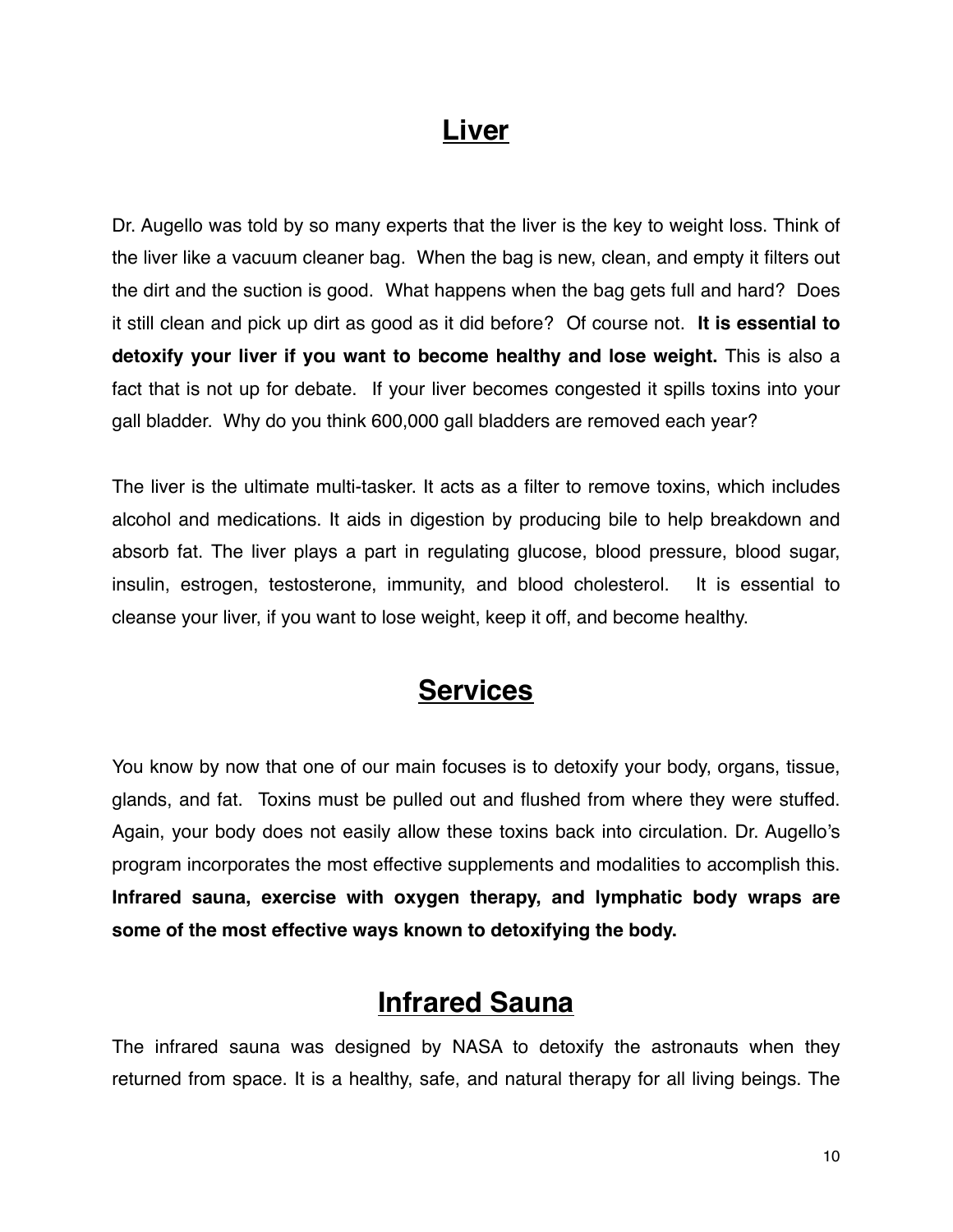rays can penetrate over 5 inches into your body and works by pushing toxins, insoluble chemical residues, and heavy metals into your lymphatic system. **It is the only natural way to burn calories without exercise.** You can burn 600 calories in one session and you can perspire as much as a six mile run. You will experience pain relief because the rays penetrate directly into the source of your pain to help heal and soothe naturally. The infrared sauna is very effective for nerve pain, arthritis, muscle pain, joint pain, and fibromyalgia. It is like a healing chamber. The infrared rays reduce healing time for damaged tissues, muscles, tendons and ligaments. The sauna helps lower blood pressure, improve circulation, and enhance your metabolism. It renews elastin-collagen tissues, and helps make your skin feel and look young again. You will relax and eliminate your daily stress and muscle tension. You feel so cleansed and refreshed after each session. The infrared sauna is the most effective therapy available to clean your body from the inside out, and restore the body's ability to heal itself naturally.

# **Exercise With Oxygen Therapy(EWOT)**

Dr. Augello uses exercise with oxygen therapy (EWOT) because it helps burn fatty acids and increases your metabolism. EWOT increases the amount of oxygen in your blood plasma and tissues. Dr. Augello uses vibration plate technology from the Russian space program. This technology was used to detoxify the cosmonauts returning from space and also to regain their muscle mass. Soon the Russian Olympic athletes began to train with the vibration plate to increase their strength and improve performance.

Benefits of EWOT include reducing cellulite. Cellulite is not fat. **Cellulite is a build up of toxins in your tissue.** This is why you still see skinny people with that cottage cheese ripple in their buttocks and legs. EWOT reduces varicose veins, improves circulation, increases detoxification and increases muscle mass. Ten minutes of EWOT is equivalent to an hour of vigorous exercise. Dr. Augello uses a 5L oxygenator with an oxygen concentration that is ideal for losing weight and increasing your metabolism.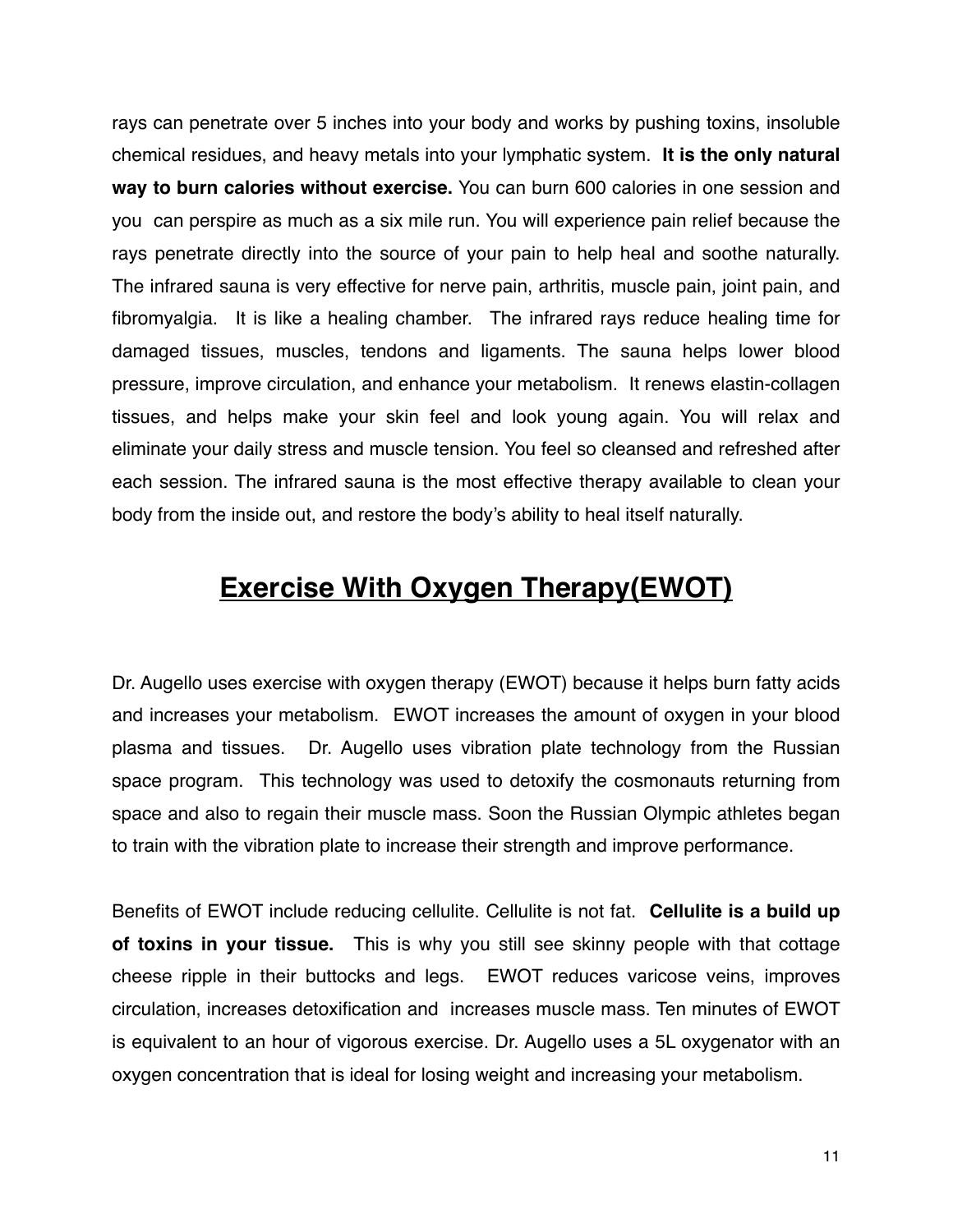# **Body Wraps**

Dr. Augello uses body wraps that were developed by a biochemist from the UCLA Medical Center. You do not sweat from these wraps. These wraps are **DEEP INTERNAL CLEANSING LYMPHATIC BODY WRAPS.** Anywhere you are wrapped will shrink. His wraps push toxins and waste products into the lymphatic drainage system of the body. Other wraps try to pull toxins up and out of the skin ,which damages and dries the skin. Dr. Augello's wraps are unique in that they restore elasticity to flabby skin, and do not dehydrate and age the skin. His wraps will diminish cellulite (which is a toxin and not fat) and contour the body. You can lose between 4-14" inches from just one wrap! Again this is not water weight loss because you do not sweat from these wraps. This is permanent inch loss as long as you follow his program.

#### **Self Mastery Technology(SMT)**

SMT helps **increase melatonin** (which helps you sleep), **serotonin** (your happy neurotransmitter), **endorphins** (your bodies natural pain killer) while **decreasing cortisol**, a muscle wasting and body fat storing hormone, and emotional eating. SMT works at the subconscious level and balances the brain and relaxes the body.

There are 4 level of consciousness. The first is Beta, which you are in right now reading this. Alpha is the next level, and that is the state where you would say something like, "I wish I were at the beach right now," and you would imagine yourself there. Next is Theta, which is your deep subconscious mind. The last is Delta, which is deep sleep. **It is Alpha and Theta that the SMT affects**. This is where your subconscious can be influenced. It is impossible to have a negative thought in Alpha and Theta. Even if you fall asleep, the message is implanted in your subconscious mind.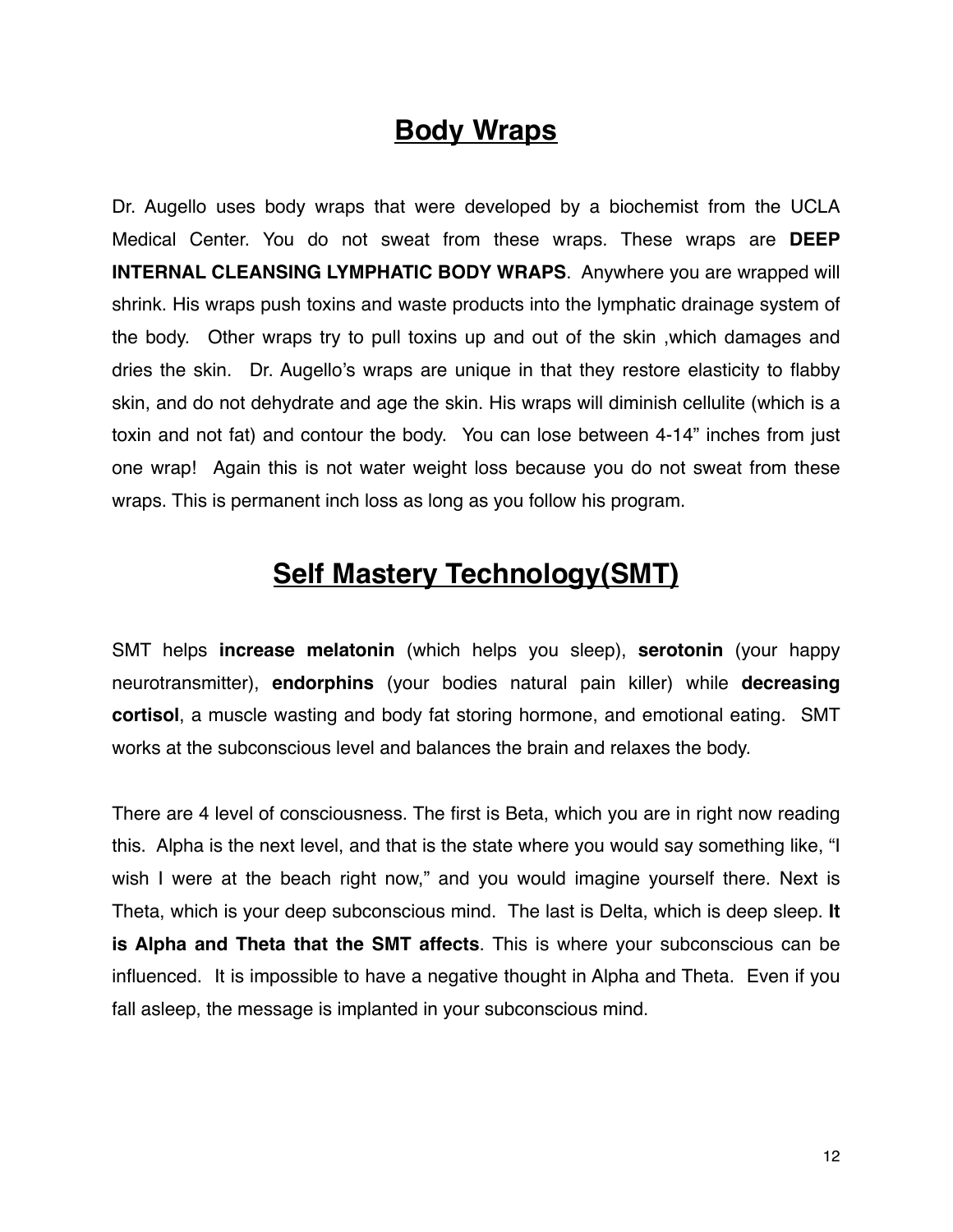#### **DIET**

Dr. Augello recommends a plant-based diet, because scientific research and studies have shown that this it is what the body needs to lose weight and maintain health. You can eat **unlimited vegetables** on his program. His program is **not a calorie restricted program.** You must eat at least 1000-1200 calories a day and more if you are exercising daily. A diet of fresh organic vegetables can reverse even the most serious health conditions. Organic foods are recommended but not required to do his program.

The Standard American Diet (SAD) consists of 60% processed food, 30% animal products, 5% rice and legumes, and 5% fruits and vegetables. This ratio is unhealthy and leads to sickness and disease. **Foods that come out of a box, bag, or can, are dead foods and lack the nutrients and enzymes the body needs to be healthy**. Dr. Augello's philosophy is about a lifestyle change, and not a quick fad diet where the patient gains all the weight back as soon as the diet is over.

**The average person can expect to lose 8-12 pounds a month on his program** if it is followed as written. He has had men lose up to 75 pounds in 12 weeks, and women up to 45 pounds. Dr. Augello has patients who have gone on to lose over 100 pounds and are still keeping it off more than two years later. This is a sustainable program because you are taught to eat real food from day one. The saying, "If you give a man a fish, he eats for a day. Teach him how to fish, and he eats for a lifetime" is alive and well here. You are taught what to eat, what to avoid, and the reasons why. **Dr. Augello has found that it takes 12 weeks to completely cleanse the body, and begin to become insulin and leptin sensitive again.** This is the reason he encourages all of his patients to start with his 12 week candida program.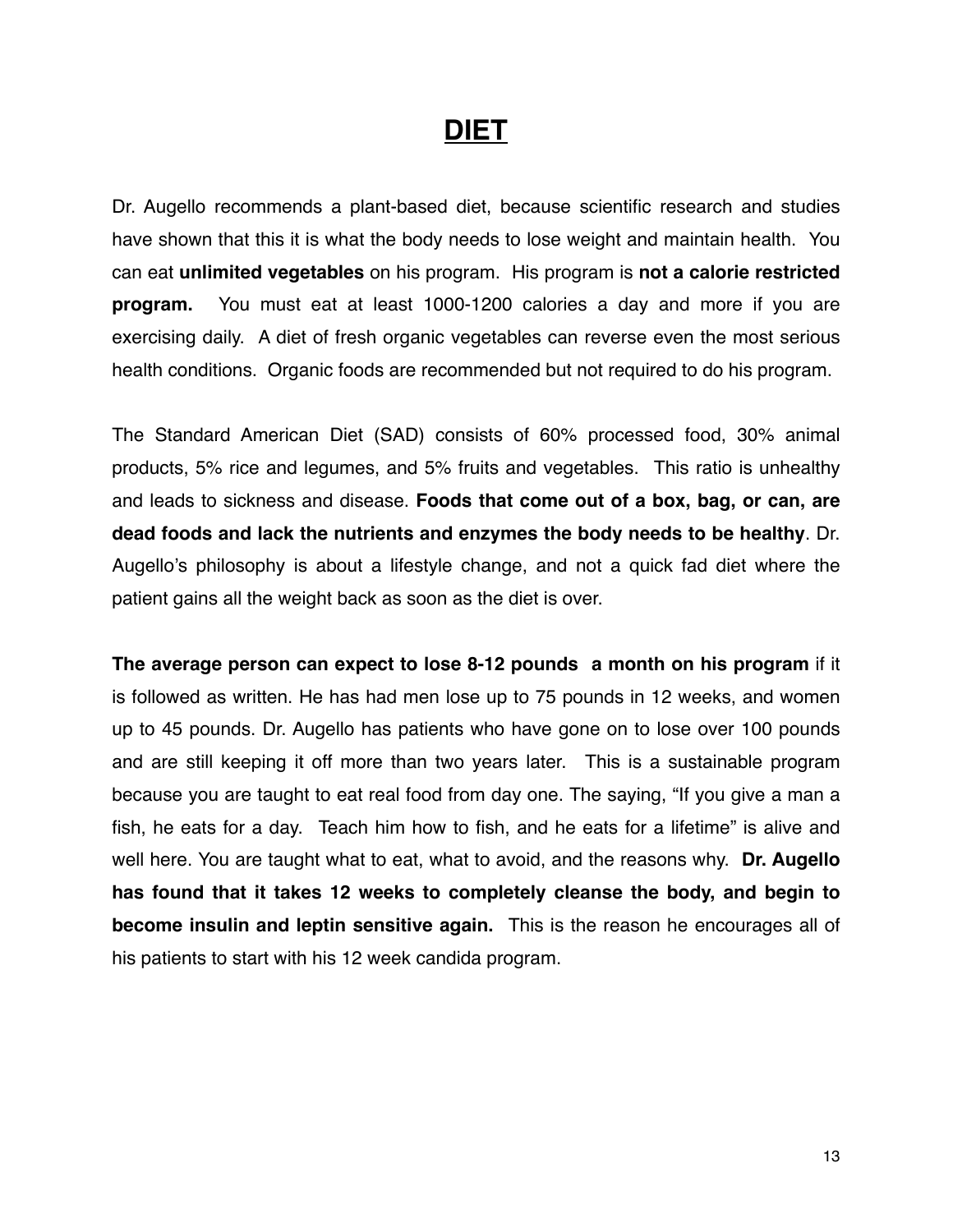# **SUPPLEMENTS**

Dr. Augello uses Solutions4 supplements which are **Japanese grade**. Dr. Augello explains that there are poor, good, organic, and then there is Japanese grade which is beyond organic. Japanese grade means that the supplement can be imported into Japan. Japan does not allow any supplement to be imported into their country unless they are 99.9% pure. Solutions4 is one of the few US companies that has this grade of purity. This is why he chose them for your program. All of the plants and herbs used in the supplements are grown organically in Utah.

Solutions4 shakes are made from the milk of cows that are grass-fed and free-graze in New Zealand. The cows eat only natural grass and are drug free. The whey protein is separated from the milk in New Zealand and is dairy, gluten, soy, lactose, and sugar free. This whey protein is some of the purest in the world. Vitamins, digestive enzymes and probiotics are added to the protein to make it an ideal meal replacement. The protein is so pure that it can be easily mixed with water and a spoon. You will replace one meal a day with a delicious shake. Dr. Augello recommends you choose the meal you are usually too busy to eat. He chooses breakfast and it keeps him full and satisfied until lunch time. Your meal replacement shake is available in four flavors: chocolate, vanilla, strawberry, and orange. Samples are available for tasting at his office.

# **24/7 Support**

Dr. Augello and his staff are here for you. Weight loss and the regaining of your health is their passion. If you ever have any questions, just need to talk, or need a little encouragement, they are there for you seven days a week. They will either answer the phone, or get right back to you. **You are never alone on your journey and will always have the full support of Dr. Augello and his staff.**